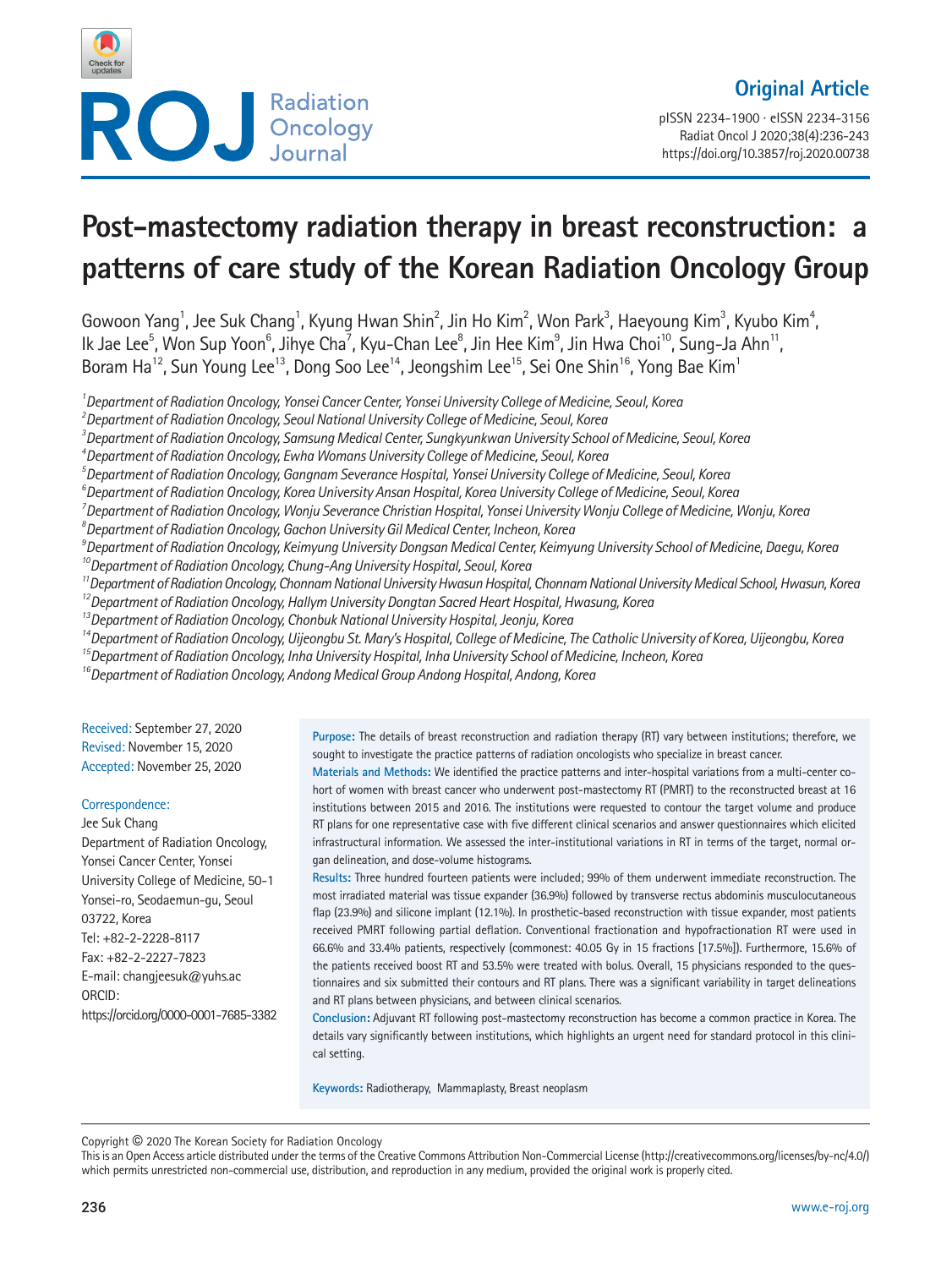## **Introduction**

Breast reconstruction has become very common over the last two decades [\[1](#page-6-0)[,2](#page-6-1)]. It significantly improves the quality of life and reduces adverse psychosocial effects following mastectomy [\[3](#page-6-2)]. However, the decision regarding breast reconstruction becomes complicated in patients who anticipate to receive post-mastectomy radiation therapy (PMRT) [\[4](#page-6-3)]. The majority of radiation oncologists believe that their ability to deliver radiotherapy to the chest wall is challenged by immediate breast reconstruction [\[5\]](#page-7-0). Simultaneously, the majority of reconstructive surgeons believe that the cosmetic outcomes of breast reconstruction are negatively affected by PMRT [\[6](#page-7-1)[,7](#page-7-2)].

Reconstructions can either be immediate or delayed or a combined approach called delayed-immediate reconstruction [\[8](#page-7-3)]. An implant, autologous tissue or a combination of an implant and a flap, can be used for the restoration of the breast mound [\[9](#page-7-4)]. All reconstruction approaches have their own pros and cons [\[10](#page-7-5)[,11](#page-7-6)]. The techniques available for radiotherapy delivery in patients with breast cancer who have undergone reconstruction have improved over the past decade, which has reduced the challenges in radiotherapy planning that once seemed difficult to overcome. Despite the improvements in both reconstruction and radiotherapy techniques, several issues still require to be answered, such as the type of reconstruction that is the most feasible with PMRT, the timing of reconstruction relative to PMRT, and optimization of radiotherapy to minimize treatment-related complications without compromising the oncological and cosmetic outcomes.

The practice patterns may vary between institutions regarding the reconstruction type and radiotherapy planning and delivery. However, there are no standard protocols or guidelines in clinical settings. Therefore, the aim of this study was to investigate the practice patterns of PMRT in breast reconstruction in Korea.

## **Materials and Methods**

## **1. Ethical statement**

After approval from the review board of the Korean Radiation Oncology Group (KROG 18-04) and Severance Hospital Institutional Review Board (No. 4-2017-0931), a retrospective multi-center observational study and a dummy run study were conducted in patients with breast cancer who received RT and underwent breast reconstruction to identify the practice patterns.

## **2. Observational study**

The inclusion criteria were as the following: histologically proven breast cancer, non-metastatic disease, female sex, and breast reconstruction following mastectomy and subsequent adjuvant RT between 2015 and 2016. The reconstruction rate has increased since 2015 after reimbursement by the Korean National Insurance Service and we surmised that it was actively performed during this period. Patients who underwent bilateral mastectomy for bilateral breast cancer or were male sex, or lost to follow-up were excluded. The medical charts of the patients were collected and retrospectively reviewed after approval from each participating center.

The following parameters were analyzed: age, body mass index, smoking history, history of diabetes, clinical T and N stages, multicentricity, systemic therapy, mastectomy (standard, skin-sparing, and nipple-sparing), resection margin (clear, close, and positive), reconstruction sequence (one-stage vs. two-stage), reconstruction timing (immediate vs. delayed), reconstruction options (autologous-based vs. prosthetic-based), reconstruction material at the time of RT (tissue expander, implant, transverse rectus abdominis musculocutaneous flap, deep inferior epigastric perforator flap, latissimus dorsi flap, and others), bilateral reconstruction, operation time, RT technique (three-dimensional conformal, fieldin-field, step-and-shot intensity-modulated radiotherapy, and volumetric arc therapy), RT dose/fraction, estimated maximum dose in chest wall on RT planning system, chest wall boost RT, bolus material used, and use of regional RT [\(Table 1](#page-2-0)).

### **3. Dummy run study**

The institutions participating in the Division of Breast Cancer, KROG were invited to participate in the present dummy run. They were requested to answer questionnaires [\(Supplementary A\)](#page-6-4) regarding the infrastructural information, which included computed tomography (CT) simulation, radiation treatment planning (RTP) system, RT treatment details, and quality assurance (QA) activity for the RT machine. CT images from one anonymized patient was provided as a representative case with five different clinical scenarios (cases 1–5) [\(Supplementary Fig. S1](#page-6-4)). The physicians from the participating institutions downloaded these CT images from a website and registered them in their own RTP systems; subsequently, they designed RT treatment plans for each clinical scenario. The target range, dose prescription, treatment technique, and beam information were obtained through the questionnaire. RT files in the Digital Imaging and Communications in Medicine (DICOM) format for the structure sets and radiation doses were submitted along with the questionnaires.

#### **4. Data analysis**

All analyses were performed using IBM SPSS Statistics version 25.0 for Windows (IBM Corp., Armonk, NY, USA) using two-sided statistical tests. Descriptive analyses were performed using Microsoft Excel 2010 (Microsoft Corporation, Redmond, WA, USA).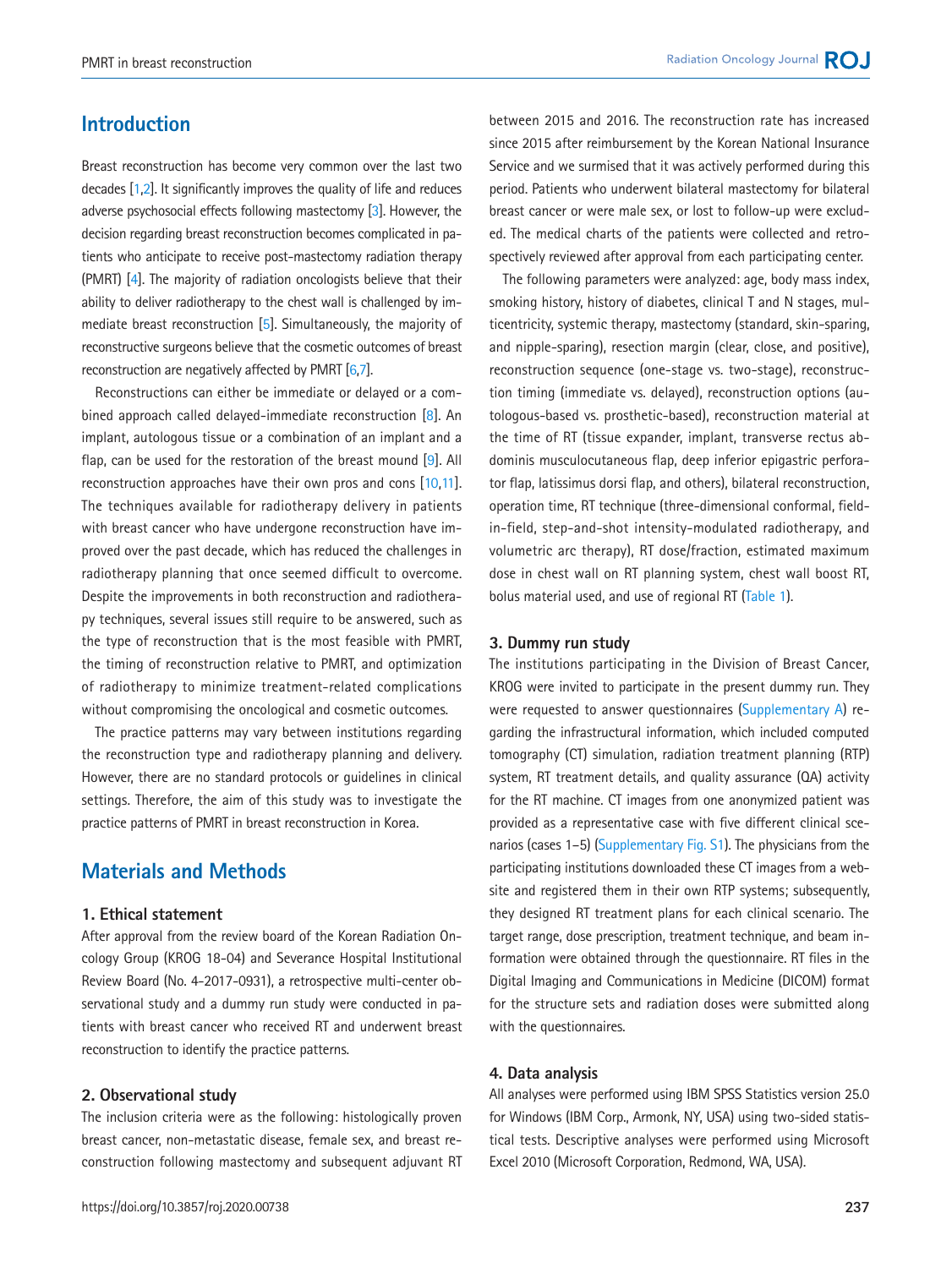#### <span id="page-2-0"></span>**Table 1.** Baseline characteristics (n = 314)

| Characteristic    | Value          |
|-------------------|----------------|
| Age (yr)          | $43.5 \pm 8.3$ |
| < 40              | 116 (36.9)     |
| $\geq 40$         | 198 (63.1)     |
| BMI $(kg/m2)$     | $22.6 \pm 3.3$ |
| Smoking           |                |
| Current           | 4(1.3)         |
| Ever              | 4(1.3)         |
| No                | 299 (95.2)     |
| Unknown           | 7(2.2)         |
| Diabetes mellitus |                |
| No                | 300 (95.5)     |
| Yes               | 14(4.5)        |
| Clinical T stage  |                |
| T1                | 70 (22.3)      |
| T <sub>2</sub>    | 152 (48.4)     |
| T <sub>3</sub>    | 61 (19.4)      |
| T <sub>4</sub>    | 27(8.6)        |
| Unknown           | 4(1.3)         |
| Clinical N stage  |                |
| N <sub>0</sub>    | 51 (16.2)      |
| N+                | 260 (82.8)     |
| Unknown           | 3(0.6)         |
| Multicentricity   |                |
| No                | 187 (59.6)     |
| Yes               | 126 (40.1)     |
| Unknown           | 1(0.3)         |
| Systemic Tx       |                |
| Neoadjuvant chemo | 165 (52.5)     |
| Adjuvant chemo    | 187 (59.6)     |
| Endocrine Tx      | 230 (73.2)     |
| Anti-HER2 Tx      | 125 (39.8)     |
| Mastectomy        |                |
| Standard total    | 163 (51.9)     |
| Skin sparing      | 74 (23.6)      |
| Nipple sparing    | 77 (24.5)      |
| Resection margin  |                |
| Complete          | 276 (87.9)     |
| Close             | 23(7.3)        |
| Positive          | 12(3.8)        |
| Unknown           | 3(1.0)         |

Values are presented as median  $\pm$  standard deviation or number (%). BMI, body mass index; Tx, treatment; HER2, human epidermal growth factor receptor 2.

# **Results**

## **1. Observational study**

Overall, 314 patients treated with PMRT for reconstructed breasts between 2015 and 2016 at the 16 institutions were included. During

## <span id="page-2-1"></span>**Table 2.** Reconstruction treatments (n = 314)

| Variable                                | Value         |
|-----------------------------------------|---------------|
| Reconstruction stage                    |               |
| One-stage                               | 160 (51.0)    |
| Two-stage                               | 154 (49.0)    |
| Reconstruction timing                   |               |
| Immediate                               | 312 (99.4)    |
| Delayed                                 | 2(0.6)        |
| Reconstruction type                     |               |
| Prosthetic-based                        | 190 (60.5)    |
| ADM use                                 | 171 (54.5)    |
| Autologous-based                        | 122 (23.0)    |
| <b>Both</b>                             | 2(0.6)        |
| Reconstruction status at the time of RT |               |
| Tissue expander                         | 116 (36.9)    |
| <b>TRAM</b>                             | 75 (23.9)     |
| Silicone implant                        | 39 (12.0)     |
| <b>DIEP</b>                             | 29(9.2)       |
| ID.                                     | 12(3.8)       |
| Others                                  | 43 (14.0)     |
| Bilateral reconstruction, yes           | 34(10.8)      |
| Operation time (hr)                     | $4.8 \pm 3.1$ |

Values are presented as number (%) or median  $\pm$  standard deviation. ADM, acellular dermal matrix; RT, radiotherapy; TRAM, transverse rectus abdominis myocutaneous; DIEP, deep inferior epigastric perforator; LD, latissimus dorsi.

the same study period, approximately 1,105 patients were referred for PMRT. [T](#page-2-1)able 2 and [Fig. 1](#page-7-7) present the details of the reconstruction treatments. Most of the patients (99%) underwent immediate reconstruction. One-stage or autologous reconstruction was more frequent than two-stage or prosthetic reconstruction when PMRT was administered. A variety of materials were used for the reconstruction. The most commonly used material was tissue expander (36.9%) followed by TRAM flap (23.9%), silicone implant (12.1%), and a combination of tissue expander and silicone implant (11.2%). When tissue expander was used in prosthetic-based reconstruction, most patients (39.2%) received PMRT after partial deflation. [Table 3](#page-4-0) presents the details of radiotherapy. Conventional fractionation RT was used in 66.6% of the patients, while hypofractionation was used in 33.4% of patients (commonest: 40.05 Gy in 15 fractions [17.5%]). Additionally, 15.6% of the patients received boost RT and 53.5% of the patients were treated with a bolus.

## **2. Dummy run and questionnaire**

Overall, 15 physicians responded to the questionnaires and six physicians submitted their contours and RT plans (Fig. 1). According to the questionnaires, the prescribed dosage varied between physicians'. Generally, conventional fractionation with 50–50.4 Gy and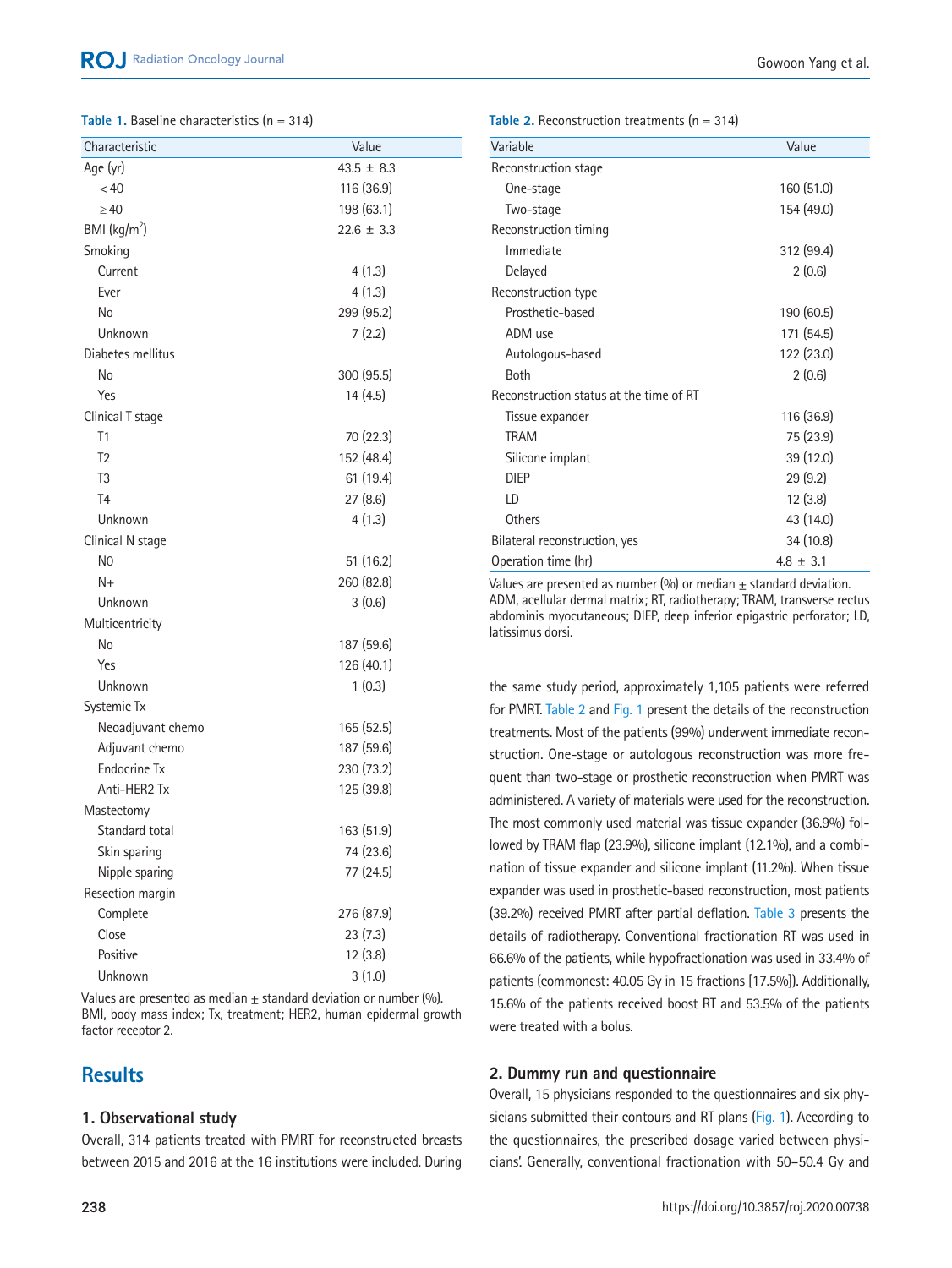

**Fig. 1.** Reconstruction details. (A) One-stage vs. two-stage reconstruction. (B) Prosthetic vs. autologous reconstruction. (C) Materials used for reconstruction. (D) Inflation status of the tissue expander at the time of radiation therapy. TRAM, transverse rectus abdominis myocutaneous; DIEP, deep inferior epigastric perforator; LD, latissimus dorsi; TUG, transverse upper gracilis; IGAP, inferior gluteal artery perforator; SIEA, superficial inferior epigastric artery; PAP, profunda artery perforator.

over 25–28 fractions was the commonest practice. In a case where a patient was diagnosed with initial clinical internal mammary node metastasis (case 3), one physician responded with prescription of boost dose of 10 Gy in 5 fractions to the internal mammary node after 50 Gy in 25 fractions. Another physician responded with a total dose of 52.8 Gy in 16 fractions with simultaneous integrated boost technique to the internal mammary node. In a case where a patient presented with positive surgical resection margin (case 5), one physician responded with prescription of 54 Gy [\(Fig. 2\)](#page-4-1). In the questionnaire-based study, 62.5% of physicians replied that they would prescribe boost dose. The most common boost doses that were prescribed included 10 Gy in 5 fractions and 14.4 Gy in 8 fractions. Furthermore, 58.7% of physicians responded that they preferred to not use bolus in their treatments. However, 90% responded that they would use bolus for the patient with positive surgical resection margins (case 5) [\(Fig. 3](#page-4-2)).

In terms of target volume delineation, the structures included in

the target volume varied significantly between physicians, even within the same clinical scenario [\(Figs. 4](#page-5-0) and [5](#page-5-1); Supplementary Fig. [S1\)](#page-6-4). In a case where the patient was diagnosed with initial clinical internal mammary node metastasis (case 3), 13/15 physicians included the internal mammary node in the target volume. In a case of the patient who underwent pre-pectoral reconstruction instead of subpectoral reconstruction (case 4), 11/15 physicians included the tissue expander in the target volume. The dose-volume histograms were also analyzed. As for the planning target volume (PTV), it varied widely between physicians' plans, even within the same clinical scenario. The median PTV volume was 563.67 mL (range, 278.84 to 1,100.77 mL; standard deviation [SD], 209.05 mL). Similarly, there was a wide difference in the mean lung dose; the median mean lung dose was 13.26 Gy (range, 5.33 to 18.80 Gy; SD, 4.60 Gy). There was also a wide variance in terms of lung V5 and V20; their median values were 43.89 mL (range, 16.35 to 99.45 mL; SD, 26.64 mL), 23.65 mL (range, 6.7 to 34.03 mL; SD, 10.30 mL), respectively [\(Table 4](#page-5-2)).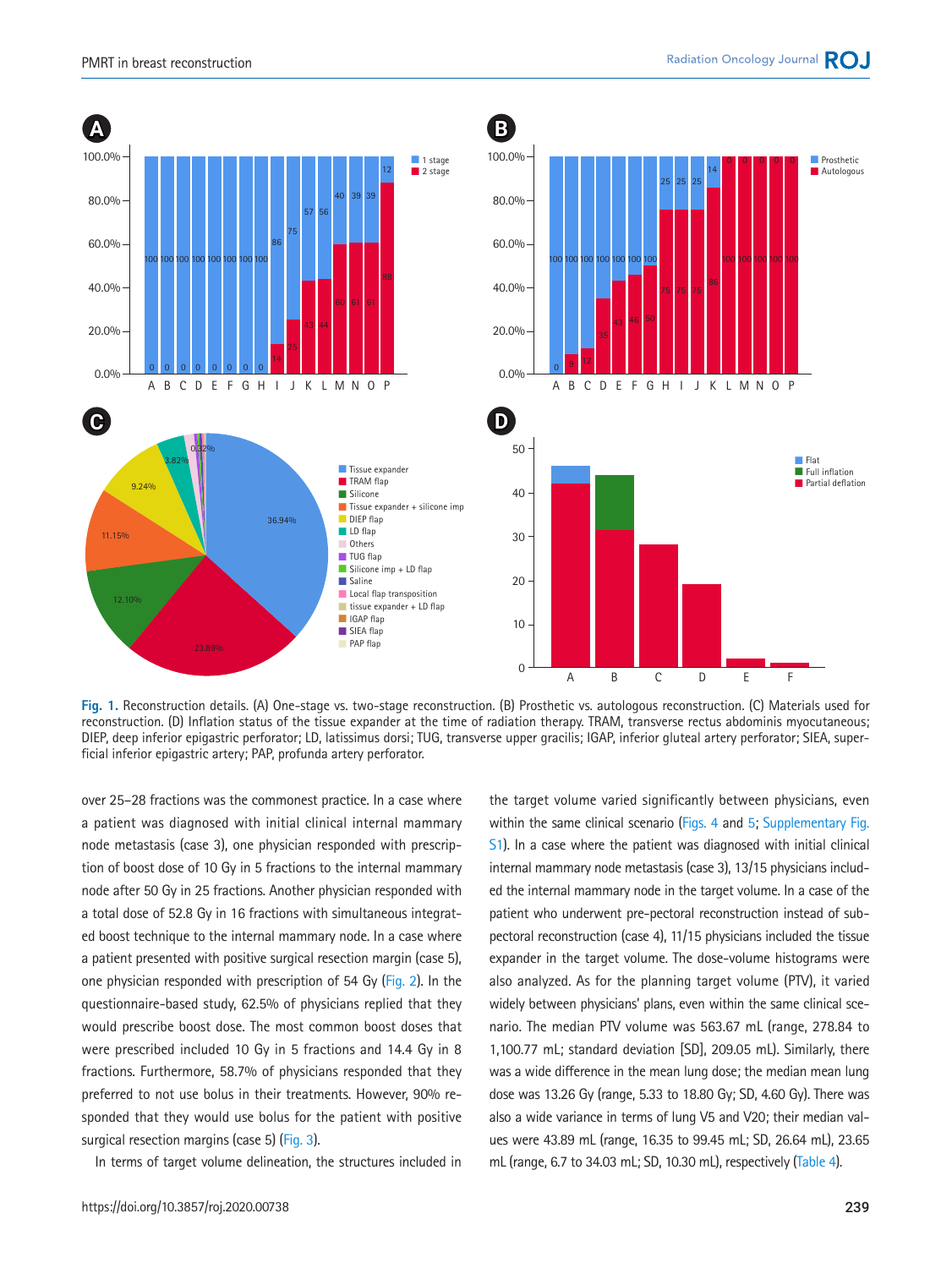### <span id="page-4-0"></span>**Table 3.** Radiation treatments (n = 314)

| Variable                      | Value           |
|-------------------------------|-----------------|
| Simulation position           |                 |
| Supine                        | 305 (97.1)      |
| Prone                         | 2(0.6)          |
| Unknown                       | 7(2.2)          |
| RT technique                  |                 |
| Forward IMRT (field-in-field) | 124 (39.5)      |
| Arc-IMRT                      | 90 (28.7)       |
| Tangent, 3D                   | 58 (18.5)       |
| Static-IMRT                   | 26(8.3)         |
| Helical tomo                  | 8(2.5)          |
| 2D (tangential)               | 1(0.3)          |
| Unknown                       | 7(2.2)          |
| Fractionation                 |                 |
| Conventional                  | 209 (66.6)      |
| Hypofractionation             | 105 (33.4)      |
| Use of boost RT, yes          | 49 (15.6)       |
| Boost RT dose (Gy)            | $9 \pm 3.8$     |
| Expander status               |                 |
| Full deflation                | 4(1.3)          |
| Partial deflation             | 123 (39.2)      |
| Full inflation                | 13(4.1)         |
| Use of bolus                  |                 |
| No                            | 146 (46.5)      |
| Yes                           | 168 (53.5)      |
| Bolus off timing (Gy)         | $34.2 \pm 14.6$ |
| Use of regional RT            |                 |
| No                            | 18(5.7)         |
| AXL                           | 7(2.2)          |
| <b>SCL</b>                    | 52 (16.6)       |
| <b>IMN</b>                    | 1(0.3)          |
| $AXL + SCL$                   | 74 (23.6)       |
| $AXL + IMN$                   | 1(0.3)          |
| $SCL + IMN$                   | 4(1.3)          |
| $AXL + SCL + IMN$             | 157 (50.0)      |

Values are presented as number (%) or median  $\pm$  standard deviation. IMRT, intensity-modulated radiotherapy; RT, radiotherapy; AXL, axillary lymph node; SCL, supraclavicular lymph node; IMN, internal mammary node.

# **Discussion and Conclusion**

According to the Korean Breast Cancer Society (KBCS) registry, the number of breast reconstruction surgeries has increased almost 3-fold between 2002 and 2013 [\[12\]](#page-7-8). In the 2017 KBCS report, the rate of reconstruction after mastectomy was 39.1%, 33.7%, and 9.4% in those in the age-group of  $<$  40, 40–59, and  $\geq$  60 years, respectively [\[13\]](#page-7-9). In the present study, approximately one-third of patients who underwent PMRT underwent breast reconstruction and this rate is expected to increase in the future. The primary goal

<span id="page-4-1"></span>

**Fig. 2.** Dose prescriptions according to different clinical scenarios.

<span id="page-4-2"></span>



in the treatment of women with breast cancer who undergo reconstruction and PMRT is to minimize the complications without compromising the oncological outcomes. Therefore, understanding the practice patterns is crucial for the communication between the patients and surgeons. To our knowledge, this is the first study to report the practice patterns of PMRT in the setting of breast reconstruction in Korea.

Both RT techniques and breast reconstruction techniques have evolved over time. In the present study, a majority of the patients underwent immediate reconstruction; the rate of one-stage, twostage, autologous-based, and prosthetic-based reconstruction was 51%, 49%, 23%, and 60.5%, respectively. The selection of the reconstruction material is individualized for each patient based on several patient, anatomical, and disease-specific factors, such as comorbidities, shape and size of the breast, availability of tissue around the breast and other donor sites, and planned adjuvant therapy. However, as presented in Fig. 1, we observed wide in-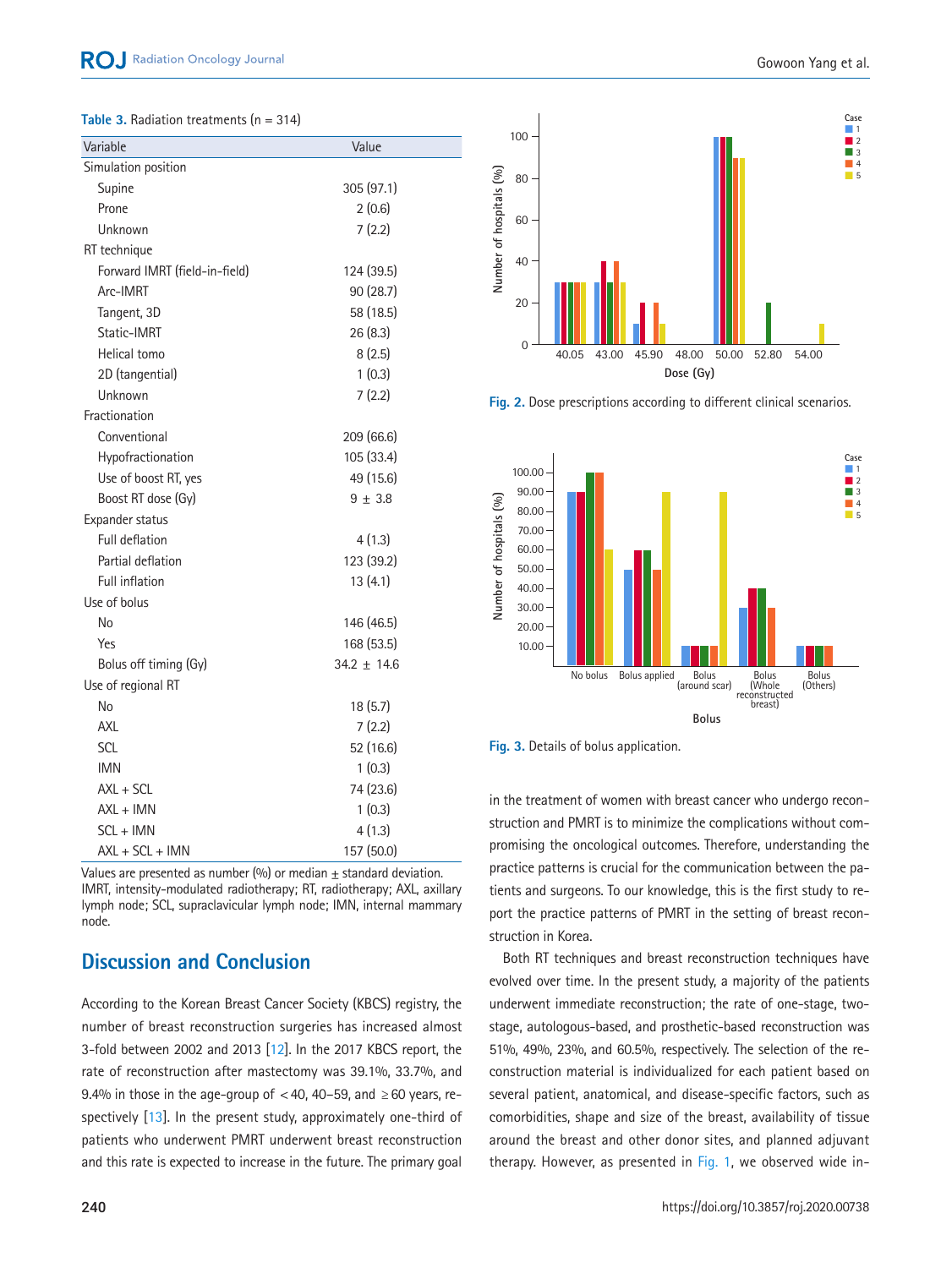<span id="page-5-0"></span>

**Fig. 4.** Structures included in target volume delineation according to different clinical scenarios. AXL, axillary lymph node; SCL, supraclavicular lymph node; IMN, internal mammary node.

<span id="page-5-1"></span>

**Fig. 5.** Sum of all the radiation therapy structures included according to each clinical scenario. (A) Supraclavicular level. (B) Axillary level. (C) Upper reconstructed breast level. (D) Reconstructed breast level.

<span id="page-5-2"></span>**Table 4.** Dose volume histograms in the same representative case

| Variable                            | Value                    |
|-------------------------------------|--------------------------|
| PTV (mL)                            | 563.67 (278.84-1,100.77) |
| Contralateral breast mean dose (Gy) | $1.83(0.03 - 9.48)$      |
| Skin Dmax (Gy)                      | 47.95 (36.56-57.05)      |
| Mean lung dose (Gy)                 | 13.26 (5.33-18.80)       |
| Mean heart dose (Gy)                | $5.08(0.08 - 27.3)$      |
| $LAD$ dose $(Gy)$                   | $9.91(0.08 - 32.06)$     |
| Lung $V_{5}$ (mL)                   | 43.89 (16.35-99.45)      |
| Lung $V_{10}$ (mL)                  | 38.21 (12.67-81.89)      |
| Lung $V_{20}$ (mL)                  | 23.65 (6.70-34.03)       |

Values are presented as median (range).

PTV, planning target volume.

ter-hospital variability in the use of breast reconstruction material, which reflected that the hospital where a patient underwent the reconstruction dominantly influenced the decision-making regarding the same. Considering that the thickness of post-mastectomy spared skin flap is one of the major determinants of one-stage immediate reconstruction and the rate of reconstruction complications, the choice of breast reconstruction can also be affected based on whether a patient underwent skin-sparing mastectomy. According to a survey in the United States, implant-based reconstruction was highly utilized in the setting of bilateral mastectomy [\[14\]](#page-7-10). Similarly, there have been substantial developments in the use of implant-based techniques and decrease in the use of autologous reconstruction materials.

In the setting of prosthetic reconstruction, 87.9% of patients in the current study underwent partial deflation of the tissue expanders before RT and only 9.3% had full inflation during RT, which was in contrast to the practice patterns in the United States where 75.2% of the respondents specified that they do not routinely de-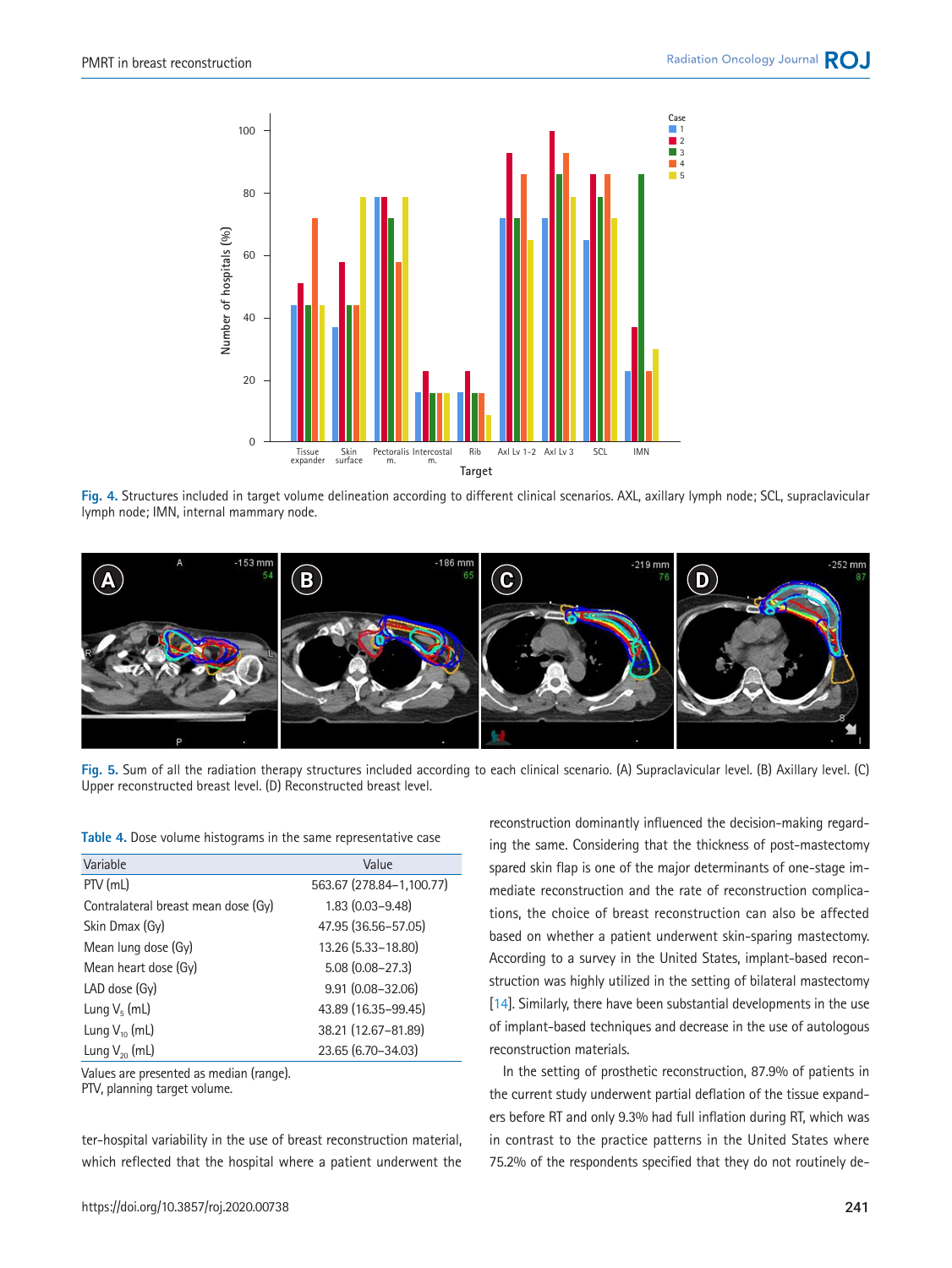flate the expander before RT [\[15\]](#page-7-11). Given that recent retrospective studies from Korea reported that maximal inflation status at the time of RT was significantly associated decreased risk of reconstruction-related complications [\[16](#page-7-12)], this issue needs to be discussed with reconstructive surgeons and investigated further in the future.

Interestingly, we found more heterogeneity in the details regarding radiation. Firstly, two-thirds of the patients were treated with conventional fractionation while a few large-volume hospitals preferred hypofractionation RT schedules with various regimens. Data supporting hypofractionation RT following mastectomy are still very limited, especially, when accompanied by breast reconstruction [\[17](#page-7-13)]. In 2019, we previously reported that hypofractionation RT (40 Gy in 15 fractions) may mitigate the risk of complications in two-stage prosthetic breast reconstruction [\[18](#page-7-14)]. Currently, several randomized trials—Alliance A221505 (NCT03414970), FABREC (NCT03422003)—are underway to investigate the role of hypofractionation RT in reconstructed breasts. Secondly, the use of boost RT was underutilized in the present cohort (15.6%) in contrast with a US survey in 2014, in which 66.5% of respondents indicated that they would prescribed boost RT [\[15\]](#page-7-11). A recent study from Harvard suggests that boost RT was significantly associated with reconstruction-related complications and reconstruction failure and that it does not improve local tumor control  $[19]$ ; therefore, routine use of boost RT should be avoided and risk-to-benefit assessment is recommended. Bolus was applied in 53.5% of the patients, which is similar to the results of the US survey in which a majority of respondents (52.2%) stated that bolus is used in the setting of tissue expanders [\[15\]](#page-7-11).

The most interesting finding of the present study is the startling variability in the target delineation and RT plans between physicians as well as clinical scenarios (Fig. 5; [Supplementary Fig. S1\)](#page-6-0). In contrast to field-based PMRT techniques, in volume-based RT planning, the variations in the target could significantly influence RT-related toxicities and/or oncological outcomes. In this context, the European Society for radiotherapy and Oncology–Advisory Committee in Radiation Oncology Practice (ESTRO–ACROP) presented multidisciplinary consensus-based target volume guidelines in the setting of PMRT after implant-based immediate reconstruction [\[20,](#page-7-16)[21](#page-7-17)] that could play an important role in reducing the inter-physician variability.

There are several limitations to this study. First, the current study did not represent the whole population of Korea. Despite the best efforts, 16 institutions participated in this study and only six physicians completed the final submission for the dummy run study. Second, this cross-sectional study only included data of 2 years; therefore, a follow-up study is needed to identify further findings. Third, the data regarding reconstruction in patients who did not receive PMRT was lacking and, hence, the generalization of these findings to all breast reconstruction practices in Korea is limited. Reconstruction complications and their predictors will be discussed in another article.

In conclusion, in Korea, breast reconstruction has become an important consideration in the multidisciplinary management of patients with breast cancer due to the importance of the psychosocial functions of the symmetric breast mound. Our study's findings regarding the variability in reconstruction and PMRT details, therefore, provide valuable information to physicians and patients. As the reconstructive and therapeutic options become more sophisticated, this balance will be on the forefront of further cancer treatment. Multidisciplinary collaboration between radiation oncologists, surgical oncologists, plastic surgeons, and medical oncologists is imperative to deliver the best care to our patients. Our multi-center prospective observational study (NCT03523078) is underway to evaluate patient satisfaction and cosmetic outcomes according to breast reconstruction and different type of PMRT.

# **Conflict of Interest**

No potential conflict of interest relevant to this article was reported.

# **Acknowledgments**

This study was supported by the Research Grant of the Korean Foundation for Cancer Research (No. 2017-B-3).

# <span id="page-6-4"></span>**Supplementary Materials**

Supplementary materials can be found via http://doi.org/10.3857/ roj.2020.00738

# **References**

- <span id="page-6-0"></span>1. [Panchal H, Matros E. Current trends in postmastectomy breast](https://doi.org/10.1097/PRS.0000000000003941) [reconstruction. Plast Reconstr Surg 2017;140\(5S\):7S-13S.](https://doi.org/10.1097/PRS.0000000000003941)
- <span id="page-6-1"></span>2. [Oh C, Winocour SJ, Lemaine V. Latest trends in subpectoral](https://doi.org/10.1055/s-0039-1696964)  [breast reconstruction. Semin Plast Surg 2019;33:224-8.](https://doi.org/10.1055/s-0039-1696964)
- <span id="page-6-2"></span>3. [Nelson JA, Allen RJ Jr, Polanco T, et al. Long-term patient-report](https://doi.org/10.1097/SLA.0000000000003467)[ed outcomes following postmastectomy breast reconstruction:](https://doi.org/10.1097/SLA.0000000000003467)  [an 8-year examination of 3268 patients. Ann Surg 2019;270:](https://doi.org/10.1097/SLA.0000000000003467) [473-83.](https://doi.org/10.1097/SLA.0000000000003467)
- <span id="page-6-3"></span>[4. Ho TB, Wood WC, Mspt PD. Breast reconstruction in the setting](https://www.ncbi.nlm.nih.gov/pubmed/31914197)  [of postmastectomy radiotherapy: controversies and disparities.](https://www.ncbi.nlm.nih.gov/pubmed/31914197)